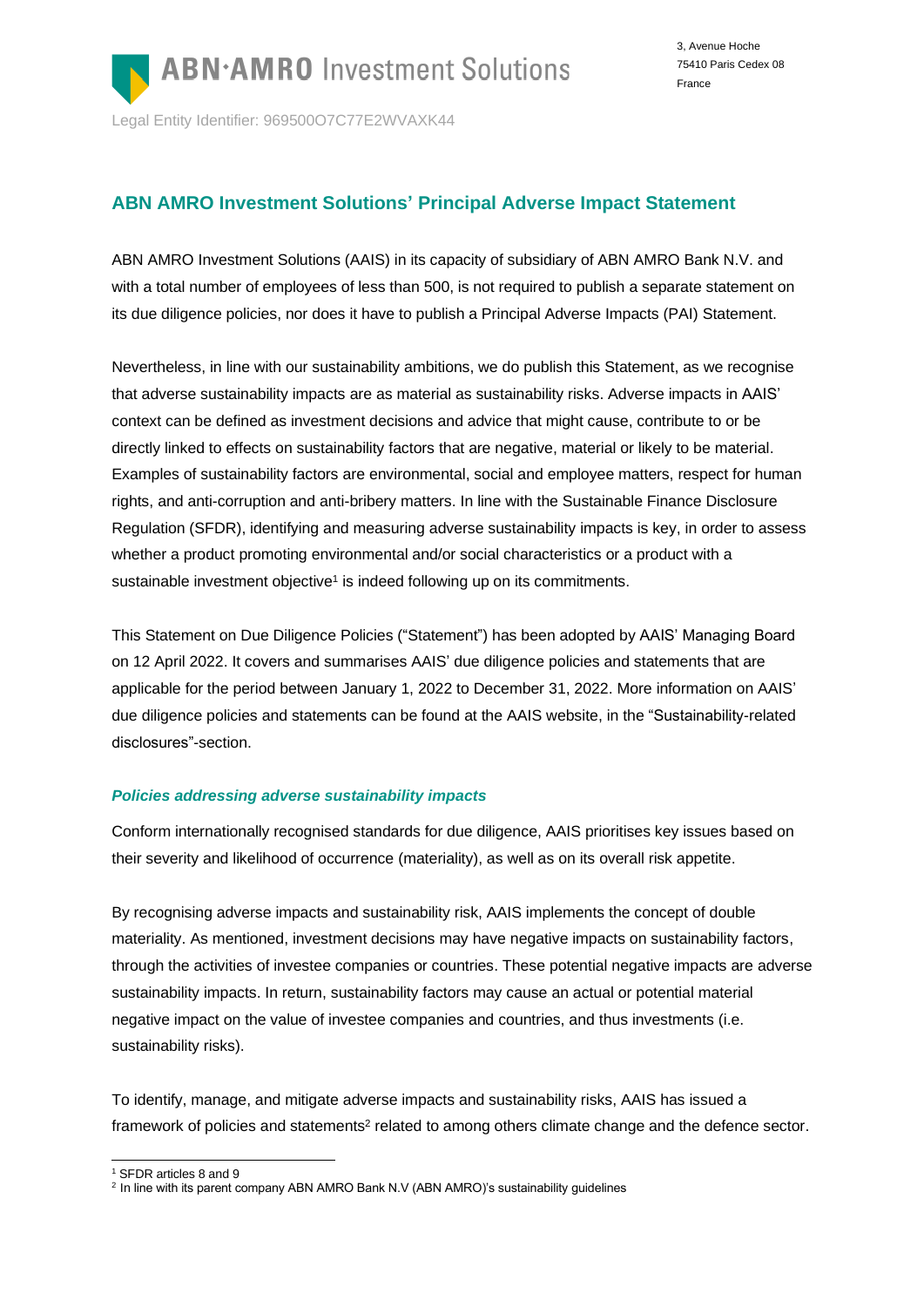# **ABN.AMRO** Investment Solutions



Furthermore, AAIS has processes in place to manage sustainability risks and is in the process of integrating the monitoring of adverse impacts in these processes.

In addition, AAIS has an exclusion list in place, containing activities that potentially cause increased sustainability risk, reputational risks, and/or adverse sustainability impacts and/or may not be in line with our purpose and ethical values. Activities on our exclusion list are, among others, related to controversial weapons, non-compliance with the Ten Principles of the United Nations Global Compact, the defence industry, tobacco, climate change, and biodiversity loss.

AAIS' engagement guidelines intend to give guidance to delegated portfolio managers on what AAIS expects from them on engagement. The engagement guidelines follow the approach towards engagement defined by our parent company, ABN AMRO Bank N.V. Expectations on results of engagement differ depending on the sustainability classification and strategy of the fund.<sup>3</sup>

Furthermore, AAIS has a voting policy that presents the conditions under which AAIS exercises its voting rights belonging to securities held in managed portfolios<sup>4</sup>. AAIS works with ISS Governance, who provides voting recommendations in line with AAIS' sustainable investment policy and subsequently executes voting. AAIS reports on these voting efforts on a yearly basis.

All policies, statements and processes have been incorporated in AAIS' Sustainable Investment Policy.

## *International Standards*

This Statement and related documents build on national regulatory frameworks, such as the French Law on Energy and Climate (LEC), as well as internationally recognised standards for due diligence and reporting, in particular the:

- UN Guiding Principles on Business and Human Rights
- Ten Principles of the United Nations Global Compact
- Recommendations issued by the Financial Stability Board's Task Force on Climate-Related Financial Disclosures
- OECD Guidelines for Multinational Enterprises
- OECD Guidelines on Responsible Business Conduct for Institutional Investors
- Paris Agreement
- European SRI Transparency Code

<sup>&</sup>lt;sup>3</sup> The investment products can be categorised into three main groups under the SFDR: i) products with a sustainable investment objective (art. 9 SFDR) ,"Impact products", (Cf. Prospectus); ii) products that promote environmental and/or social characteristics (art. 8 SFDR; within AAIS we identify both "ESG "Leaders" - or "Art.8+" – and ESG "Improvers" - or "Art.8" - (cf. Prospectus)); and iii) other products in scope of SFDR, that consider sustainability risks (art. 6 SFDR).

<sup>4</sup> Portfolio management is i) delegated to an external portfolio manager; ii) advised by another external portfolio manager; or iii) done by the portfolio management team of ABN AMRO Investment Solutions.